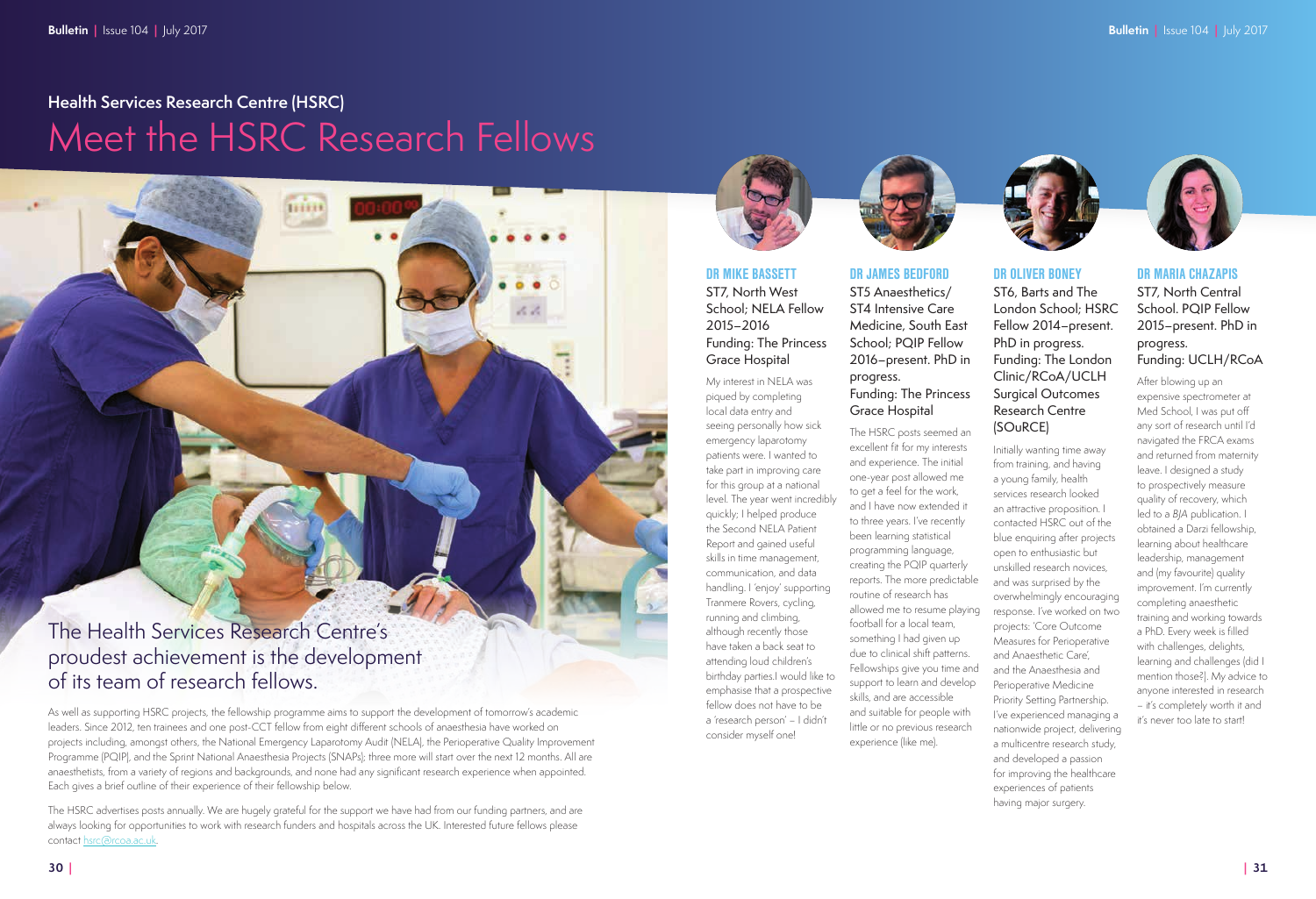#### DR DAVID GILHOOLY

Post-CCT Anaesthesia/Intensive Care Medicine, Ireland; PQIP Fellow August 2015–present. MD(Res) in progress. Funding: London Clinic

I am an Irish graduate and trainee, and undertook a fellowship in bariatric anaesthesia at UCLH before applying to the HSRC. I'm researching the delivery of care bundles in the acute care setting. I also work on PQIP and support other fellows in their research. Starting research can be quite daunting, but provides a wealth of knowledge through sharing of ideas and experiences. Top tip: find a good outlet removed from medicine so you can rejuvenate. Outside of clinical practice I have been involved in setting up a charity to teach doctors and nurses in developing countries.



#### DR MATT OLIVER

ST5, North Central School; NIHR Academic Clinical Lecturer (UCL; 2017–present); NELA Fellow: 2012–2015. PhD awarded 2017. Funding: London Clinic/NELA

Since Med School I'd wanted to combine research and clinical work; doing the Final FRCA in ST3 provided impetus to apply for a research post. Three puzzled Annual Review of Competence Progression (ARCP) panels later I returned to Intermediate training! I was appointed NELA's first Fellow in 2012. I identified risk tools and standards of care, put together audit questionnaires and reports, and presented at meetings. I've been lucky enough to write chapters for critical care textbooks and a module for UCL's perioperative medicine MSc. A medical career remains a passport and I cannot recommend enough getting out there and collecting stamps on that passport!



#### DR DUNCAN WAGSTAFF

ST5, North Central School; PQIP Fellow 2015– present. MD(Res) in progress. Funding: NIHR ACF/Princess Grace/Health Foundation

I got into research a bit haphazardly, without a burning question to answer but keen to explore a 'big picture' view of healthcare. I'm researching how we use data to improve care. The best bits about research include autonomy; a flexible working pattern consistent with a young family at home; exposure to new people and ways of thinking; and excitement as new doors open, even if I'm not entirely sure where I want them to lead. I'm really glad that I've tried research. Don't assume that you need a lot of experience to get involved!



#### DR ELLIE WALKER

#### ST7, North Central School; SNAP-1 Fellow 2013– 2015; HSRC (paediatric HSR) 2016–present. MD(Res) in progress.

#### Funding: UCLH/Princess Grace/London Clinic.

My overwhelmingly positive first experience with research was as trainee lead of SNAP-1. I extended my time out the following year in order to complete an MD(Res). After only a brief return to training, I am once again doing an Out-of-Programme-Research (OOPR) year to complete my thesis and work on paediatric health research projects. Initially daunted by the fact that I had no previous experience in research, I found from speaking to others that I was not alone in these fears! There is likely to be something out there to suit everyone.

#### DR AMAKI SOGBODJOR

ST6, Imperial School; HSRC Fellow in Paediatric Perioperative Medicine (August 2016–present). MD(Res) in progress. Funding: London Clinic

After ST5, I undertook an MA in Medical Ethics and Law. I enjoyed the professional and personal merits of taking time out of training to focus on an area of particular interest, so I jumped at the opportunity to join the HSRC. The focus of my research is addressing the lack of paediatric-specific quality metrics. Prior to this fellowship my experience of qualitative research was limited, so it has very much been a case of learning on the job. Doing so with the support of the HSRC has made this challenge hugely rewarding.



#### DR DANNY WONG

#### ST5, South East School; SNAP-2 Fellow 2016–present. PhD in progress. Funding: London Clinic/AAGBI Project Grant/UCLH SOuRCE

I am just over a year into a planned three-year fellowship leading to a PhD. My main project is SNAP-2, aiming to answer some questions we have around referring patients appropriately to critical care postoperatively. I have learned a tremendous amount, from project management skills, to improving my programming and statistical analysis. The experience has been invaluable! I also cover an ICU in the private sector; this keeps my clinical skills sharp. The rota is managed between the fellows so we have a greater choice in how we split our research, clinical and personal commitments.

## **Health Services Research Centre (HSRC)**

# Meet the HSRC Research Fellows